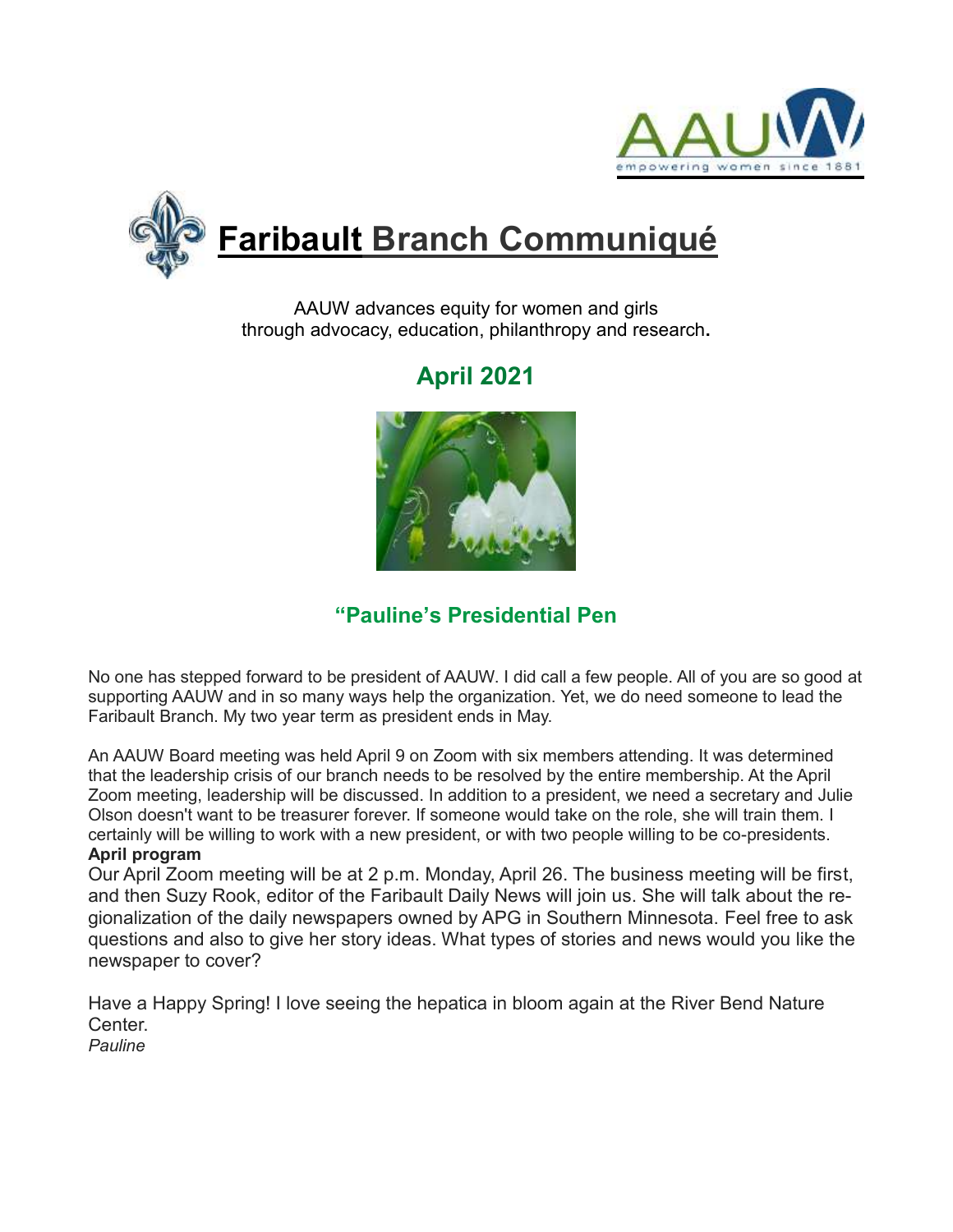### **Secretary's Report**



AAUW zoom meeting was held on March 22, 2021 at 2:00 pm. President Pauline Schreiber called the meeting to order.

Faribault Branch can select four delegates and two alternates to the zoom State Convention. It will be held on May 1, 2021. We will be represented by:

Pauline Schreiber Ruth Hildebrandt Julie Olson Karen Rasmussen Alt Pat Umbreit Mary Niermann Any member may join the meeting.

Karen Rasmussen received a thank you from the National WASP WWll Museum, thanking us for the Liz Strohfus collage and \$300 donation. There is also a collage at the Faribault Airport and Rice County Historical Society.

We may be able to have the book sale in the fall.

Member Mary Anderson's husband has died. Cards can be sent to her home at 329 Tischler Ave SE.

We are in need of a co-president to work with Pauline Schreiber next year. We are in need of a treasurer and secretary also.

Lisa Simons, a board of directors member of the Faribault Diversity Coalition, was our program. She spoke about the Martin Luther King virtual breakfast, the Diversity Celebration in Faribault And the Diversity Coalition Book Club.

The meeting was adjourned. *Submitted by Pat Umbreit, secretary of the month*



#### **Treasurer's Report**

Not a big month for AAUW, financially. We had a few small bills relating to our great gift to the Sweetwater Museum, that's about it. Balances are checking \$153, savings \$5363. Enjoy spring!!!! *Submitted by Julie Olson*